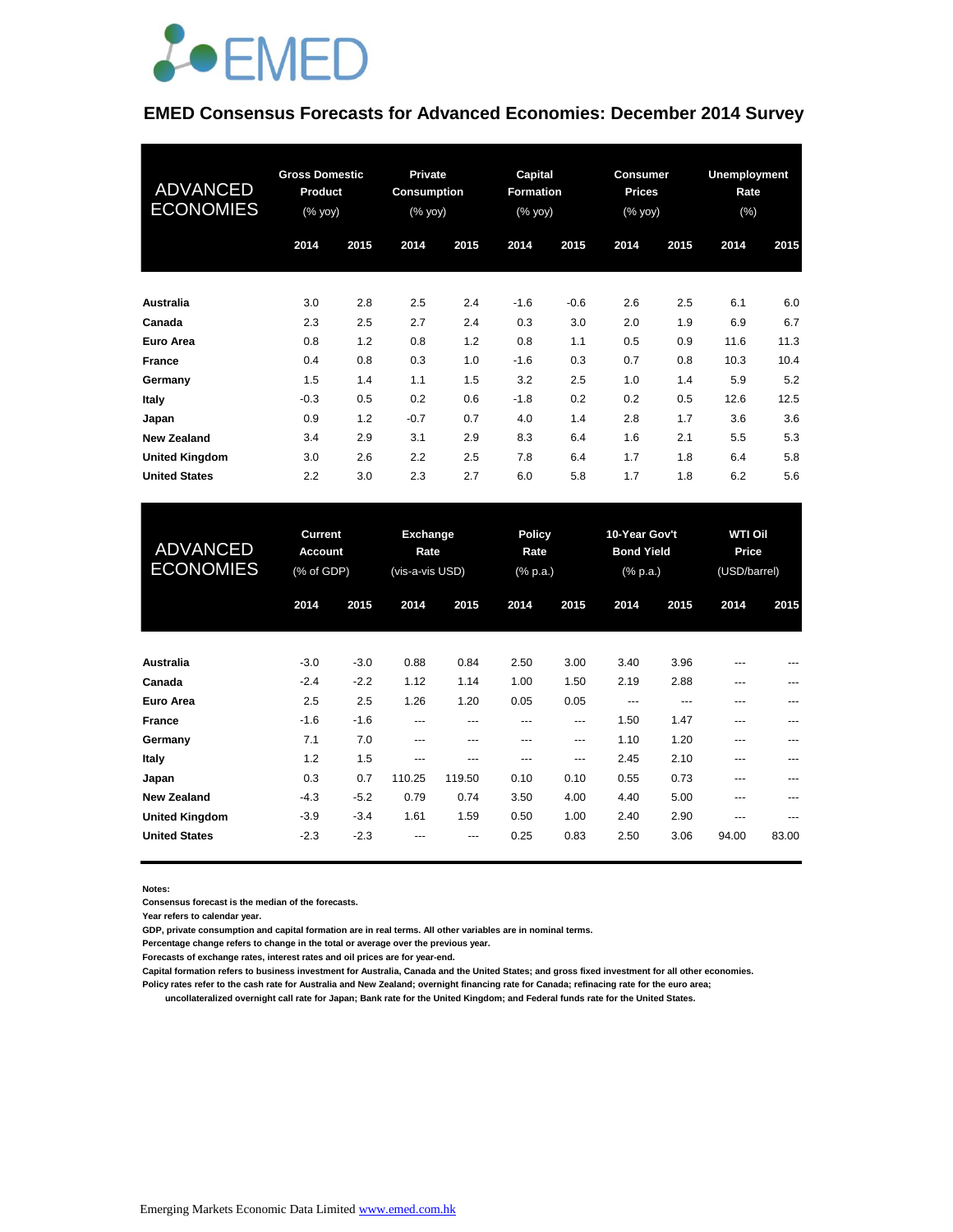

#### **EMED Consensus Forecasts for Emerging Markets: December 2014 Survey**

| <b>EMERGING</b><br><b>MARKETS</b> | <b>Gross Domestic</b><br>Product<br>(% |      |        |        | Private<br>Consumption<br>$(%$ yoy) |        | Fixed<br>Investment<br>(% yoy)<br>2014<br>2015 |      | <b>Consumer</b><br>Prices<br>$(%$ yoy) |      | <b>Unemployment</b><br>Rate<br>$(\%)$<br>2014 |  |
|-----------------------------------|----------------------------------------|------|--------|--------|-------------------------------------|--------|------------------------------------------------|------|----------------------------------------|------|-----------------------------------------------|--|
|                                   | 2014                                   | 2015 | 2014   | 2015   |                                     |        | 2014                                           | 2015 |                                        | 2015 |                                               |  |
|                                   |                                        |      |        |        |                                     |        |                                                |      |                                        |      |                                               |  |
| Argentina                         | $-0.5$                                 | 1.0  | $-1.1$ | 1.5    | $-2.2$                              | 1.3    | 27.3                                           | 26.6 | 7.6                                    | 7.6  |                                               |  |
| <b>Brazil</b>                     | 0.4                                    | 1.3  | 1.6    | 0.9    | $-6.2$                              | 1.1    | 6.3                                            | 6.3  | 5.2                                    | 5.6  |                                               |  |
| Chile                             | 2.3                                    | 3.4  | 3.3    | 2.9    | $-4.9$                              | 1.0    | 4.2                                            | 3.5  | 6.1                                    | 6.4  |                                               |  |
| China                             | 7.4                                    | 7.0  | 8.0    | 7.8    | 7.0                                 | 6.5    | 2.2                                            | 2.5  | 4.1                                    | 4.1  |                                               |  |
| Colombia                          | 4.8                                    | 4.5  | 4.8    | 4.3    | 9.6                                 | 5.2    | 2.9                                            | 3.2  | 9.3                                    | 9.2  |                                               |  |
| <b>Czech Republic</b>             | 2.4                                    | 2.5  | 1.5    | 2.3    | 4.2                                 | 4.2    | 0.6                                            | 1.8  | 6.7                                    | 6.2  |                                               |  |
| <b>Hong Kong</b>                  | 2.4                                    | 3.0  | 2.1    | 3.2    | 2.9                                 | 4.7    | 3.9                                            | 3.5  | 3.2                                    | 3.2  |                                               |  |
| Hungary                           | 3.0                                    | 2.2  | 1.6    | 2.0    | 3.8                                 | 3.5    | 0.3                                            | 2.4  | 8.3                                    | 7.7  |                                               |  |
| India                             | 5.5                                    | 6.0  | 5.3    | 5.8    | 4.6                                 | 6.0    | 7.4                                            | 6.8  | ---                                    | ---  |                                               |  |
| Indonesia                         | 5.1                                    | 5.5  | 5.4    | 5.3    | 4.7                                 | 5.8    | 6.2                                            | 5.8  | 6.1                                    | 6.1  |                                               |  |
| <b>Malaysia</b>                   | 5.8                                    | 5.1  | 6.3    | 5.5    | 7.0                                 | 6.6    | 3.1                                            | 3.7  | 3.0                                    | 3.0  |                                               |  |
| <b>Mexico</b>                     | 2.4                                    | 3.5  | 2.2    | 3.6    | 3.0                                 | 5.1    | 3.9                                            | 3.6  | 4.7                                    | 4.3  |                                               |  |
| <b>Philippines</b>                | 6.2                                    | 6.3  | 5.3    | 5.8    | 8.5                                 | 8.1    | 4.2                                            | 3.7  | 7.0                                    | 7.1  |                                               |  |
| Poland                            | 3.1                                    | 3.3  | 2.7    | 2.9    | 7.8                                 | 5.7    | 0.3                                            | 1.3  | 11.7                                   | 9.5  |                                               |  |
| Russia                            | 0.5                                    | 0.4  | 1.2    | $-0.9$ | $-3.5$                              | $-3.1$ | 7.5                                            | 7.3  | 5.7                                    | 6.0  |                                               |  |
| Singapore                         | 3.1                                    | 3.5  | 2.0    | 2.3    | $-0.5$                              | 3.6    | 1.3                                            | 2.2  | 2.0                                    | 2.1  |                                               |  |
| South Korea                       | 3.5                                    | 3.7  | 1.9    | 2.9    | 4.4                                 | 4.2    | 1.5                                            | 2.1  | 3.2                                    | 3.1  |                                               |  |
| <b>Taiwan</b>                     | 3.5                                    | 3.5  | 2.5    | 2.6    | 3.5                                 | 4.0    | 1.3                                            | 1.7  | 4.0                                    | 3.9  |                                               |  |
| <b>Thailand</b>                   | 1.4                                    | 4.0  | 0.8    | 3.3    | $-2.1$                              | 5.6    | 2.1                                            | 2.5  | 0.8                                    | 1.0  |                                               |  |
| Turkey                            | 3.0                                    | 3.5  | 2.6    | 2.9    | 3.1                                 | 3.8    | 8.5                                            | 7.0  | 9.5                                    | 9.6  |                                               |  |

| <b>EMERGING</b><br><b>MARKETS</b> |       | <b>Money</b><br>Supply M2<br>(% yoy) |        | <b>Merchandise</b><br><b>Exports</b><br>(% yoy) | <b>Merchandise</b><br><b>Imports</b><br>(% yoy) |        | <b>Current</b><br><b>Account</b><br>$(% \mathbf{A})$ (% of GDP) |        | Exchange<br>Rate<br>(vis-a-vis USD) |       |  |
|-----------------------------------|-------|--------------------------------------|--------|-------------------------------------------------|-------------------------------------------------|--------|-----------------------------------------------------------------|--------|-------------------------------------|-------|--|
|                                   | 2014  | 2015                                 | 2014   | 2015                                            | 2014                                            | 2015   | 2014                                                            | 2015   | 2014                                | 2015  |  |
|                                   |       |                                      |        |                                                 |                                                 |        |                                                                 |        |                                     |       |  |
| Argentina                         | 25.8  | 28.4                                 | $-5.7$ | $-2.1$                                          | $-8.3$                                          | $-0.4$ | $-1.0$                                                          | $-1.0$ | 8.60                                | 11.39 |  |
| <b>Brazil</b>                     | 13.5  | 12.0                                 | 2.9    | 2.7                                             | 1.9                                             | 2.2    | $-3.6$                                                          | $-3.4$ | 2.40                                | 2.60  |  |
| Chile                             | 12.7  | 11.3                                 | 3.3    | 2.6                                             | $-2.0$                                          | 1.3    | $-2.4$                                                          | $-2.2$ | 590                                 | 588   |  |
| China                             | 13.0  | 11.5                                 | 6.0    | 7.2                                             | 3.4                                             | 6.3    | 2.2                                                             | 2.4    | 6.12                                | 6.05  |  |
| Colombia                          | 15.6  | 14.9                                 | $-0.7$ | $-1.2$                                          | 5.0                                             | 3.5    | $-4.0$                                                          | $-4.0$ | 2175                                | 2160  |  |
| <b>Czech Republic</b>             | $---$ | ---                                  | 8.4    | 5.6                                             | 8.6                                             | 5.8    | $-1.0$                                                          | $-0.6$ | 21.7                                | 22.9  |  |
| <b>Hong Kong</b>                  | 7.6   | 7.2                                  | 4.0    | 7.2                                             | 4.3                                             | 7.2    | 2.1                                                             | 2.6    | 7.76                                | 7.78  |  |
| Hungary                           | 5.5   | 6.3                                  | 6.4    | 6.1                                             | 7.1                                             | 6.2    | 2.3                                                             | 1.9    | 246                                 | 260   |  |
| India                             | 12.9  | 14.3                                 | 8.4    | 9.4                                             | 5.1                                             | 9.0    | $-2.0$                                                          | $-2.1$ | 61.2                                | 62.6  |  |
| Indonesia                         | 11.0  | 10.0                                 | 0.8    | 4.4                                             | $-1.2$                                          | 3.1    | $-2.9$                                                          | $-2.5$ | 12100                               | 12400 |  |
| <b>Malaysia</b>                   | 6.9   | 8.4                                  | 5.9    | 5.5                                             | 5.3                                             | 5.9    | 5.0                                                             | 4.1    | 3.26                                | 3.29  |  |
| <b>Mexico</b>                     | 10.6  | 12.0                                 | 6.4    | 7.2                                             | 5.2                                             | 6.7    | $-1.8$                                                          | $-2.0$ | 13.4                                | 13.1  |  |
| <b>Philippines</b>                | 11.8  | 11.0                                 | 7.3    | 5.7                                             | 5.0                                             | 6.8    | 3.2                                                             | 2.7    | 44.7                                | 45.0  |  |
| Poland                            | 6.8   | 8.2                                  | 4.7    | 3.9                                             | 6.9                                             | 5.0    | $-1.2$                                                          | $-2.0$ | 3.28                                | 3.46  |  |
| Russia                            | 9.9   | 7.0                                  | 0.7    | 0.2                                             | $-3.0$                                          | $-1.7$ | 2.6                                                             | 2.5    | 46.0                                | 45.2  |  |
| Singapore                         | 4.1   | 4.6                                  | 3.5    | 4.5                                             | 2.6                                             | 3.9    | 18.0                                                            | 18.0   | 1.27                                | 1.28  |  |
| South Korea                       | 6.6   | 7.6                                  | 4.2    | 5.7                                             | 3.2                                             | 6.5    | 5.5                                                             | 5.1    | 1057                                | 1080  |  |
| <b>Taiwan</b>                     | 5.7   | 5.8                                  | 4.6    | 5.9                                             | 4.1                                             | 5.2    | 11.5                                                            | 10.5   | 30.4                                | 30.5  |  |
| <b>Thailand</b>                   | 5.8   | 7.0                                  | 2.6    | 5.2                                             | $-3.9$                                          | 5.8    | 2.0                                                             | 1.9    | 32.8                                | 33.5  |  |
| <b>Turkey</b>                     | 16.1  | 16.8                                 | 5.7    | 4.4                                             | 4.0                                             | 4.7    | $-6.0$                                                          | $-6.0$ | 2.20                                | 2.30  |  |

**Notes:** 

**Consensus forecast is the median of the forecasts.**

**Year refers to calendar year except for India for which fiscal year (April to March) is used.**

**GDP, private consumption and fixed investment are in real terms. All other variables are in nominal terms.**

**Percentage change refers to change in the total or average over the previous year, except for money supply growth which is** 

 **based on year-end figures. Forecasts of exchange rates and interest rates are for year-end.**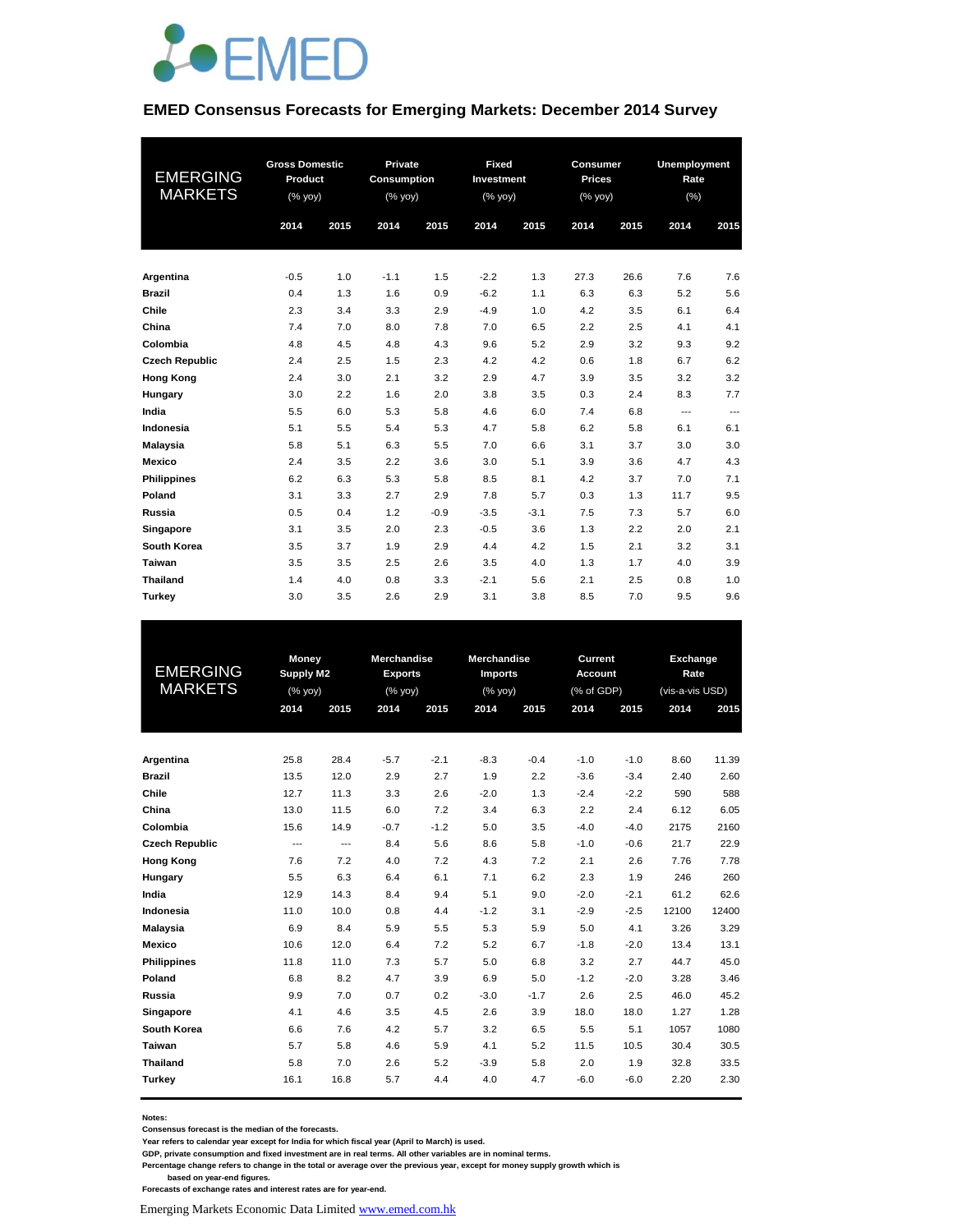

### **EMED Consensus Forecasts for the United States: December 2014 Survey**

| <b>UNITED STATES</b>             | <b>Gross Domestic</b><br>Product<br>(% yoy) |      | <b>Consumer</b><br><b>Prices</b><br>(% yoy) |      | <b>UNITED STATES</b>                | <b>Gross Domestic</b><br>Product<br>(% yoy) |      | <b>Consumer</b><br><b>Prices</b><br>(% yoy) |      |
|----------------------------------|---------------------------------------------|------|---------------------------------------------|------|-------------------------------------|---------------------------------------------|------|---------------------------------------------|------|
|                                  | 2014                                        | 2015 | 2014                                        | 2015 |                                     | 2014                                        | 2015 | 2014                                        | 2015 |
|                                  |                                             |      |                                             |      |                                     |                                             |      |                                             |      |
| <b>ABN AMRO</b>                  | 2.3                                         | 3.8  | 1.7                                         | 1.6  | Intesa Sanpaolo                     | 2.2                                         | 3.2  | 1.7                                         | 1.1  |
| <b>Action Economics</b>          | 2.3                                         | 2.8  | 1.7                                         | 1.2  | <b>ITOCHU Institute</b>             | 1.9                                         | 2.6  | 1.7                                         | 1.8  |
| <b>AIB Global Treasury</b>       | 2.5                                         | 3.0  | 1.7                                         | 2.0  | <b>KBC</b>                          | 2.1                                         | 3.1  | 1.9                                         | 2.0  |
| <b>Allianz</b>                   | 2.2                                         | 2.8  | 1.7                                         | 1.8  | <b>Kiel Economics</b>               | 2.0                                         | 3.0  | 2.0                                         | 2.5  |
| <b>Asiya Investments</b>         | 2.2                                         | 2.7  | 1.8                                         | 2.0  | Korea Investment & Securities       | 2.2                                         | 3.1  | 2.0                                         | 2.1  |
| <b>Bank Julius Baer</b>          | 2.2                                         | 3.1  | 1.7                                         | 1.7  | <b>Mesirow Financial</b>            | 2.2                                         | 2.8  | 1.7                                         | 1.0  |
| <b>Bank of Ireland</b>           | 2.2                                         | 3.1  | 2.0                                         | 2.1  | <b>Moody's Analytics</b>            | 2.2                                         | 3.3  | 1.7                                         | 1.5  |
| <b>Barclays Capital</b>          | 2.3                                         | 2.9  | 1.7                                         | 0.5  | <b>Mortgage Bankers Association</b> | 2.2                                         | 2.8  | 1.8                                         | 1.9  |
| <b>BayernLB</b>                  | 2.2                                         | 3.2  | 1.7                                         | 1.6  | <b>NAR</b>                          | 2.2                                         | 2.7  | 2.7                                         | 3.3  |
| <b>BBVA</b>                      | 2.0                                         | 2.5  | 1.9                                         | 2.2  | <b>National Bank of Canada</b>      | 2.2                                         | 2.9  | 1.7                                         | 1.5  |
| <b>Berenberg Capital Markets</b> | 2.1                                         | 2.8  | 1.7                                         | 1.9  | <b>Natixis</b>                      | 2.1                                         | 2.7  | 1.8                                         | 1.9  |
| <b>BMO Capital Markets</b>       | 2.3                                         | 3.0  | 1.6                                         | 1.4  | <b>NIESR</b>                        | 2.2                                         | 2.8  | 1.5                                         | 1.8  |
| <b>BNP Paribas</b>               | 2.3                                         | 3.3  | 1.6                                         | 0.8  | <b>NLI Research Institute</b>       | 2.1                                         | 3.1  | 1.8                                         | 1.9  |
| <b>Capital Economics</b>         | 2.3                                         | 3.0  | 1.6                                         | 1.0  | <b>Northern Trust</b>               | 2.3                                         | 3.2  | 1.7                                         | 1.6  |
| <b>CIBC World Markets</b>        | 2.2                                         | 2.9  | 1.7                                         | 1.8  | <b>PNC</b>                          | 2.3                                         | 2.9  | 1.8                                         | 2.0  |
| Citigroup                        | 2.3                                         | 3.0  | 1.4                                         | 1.7  | Prometeia                           | 2.3                                         | 3.2  | 1.7                                         | 1.2  |
| <b>Comerica Bank</b>             | 2.2                                         | 3.0  | 1.6                                         | 0.8  | <b>Raymond James</b>                | 2.2                                         | 2.9  | 1.7                                         | 1.4  |
| Commerzbank                      | 2.2                                         | 2.9  | 1.7                                         | 1.5  | <b>ROBECO</b>                       | 2.2                                         | 3.0  | 1.8                                         | 2.1  |
| <b>Credit Agricole</b>           | 2.2                                         | 3.2  | 1.7                                         | 1.7  | <b>Royal Bank of Canada</b>         | 2.3                                         | 3.3  | 1.7                                         | 1.3  |
| <b>Credit Suisse</b>             | 2.3                                         | 3.1  | 1.7                                         | 0.8  | <b>Schroders</b>                    | 2.0                                         | 2.6  | 1.7                                         | 2.2  |
| Danske Bank                      | 2.3                                         | 3.0  | 1.4                                         | 1.2  | <b>Scotia Capital</b>               | 2.3                                         | 3.3  | 1.6                                         | 1.9  |
| <b>DBS Bank</b>                  | 2.2                                         | 2.5  | 1.8                                         | 1.9  | <b>Societe Generale</b>             | 2.3                                         | 3.6  | 1.6                                         | 0.1  |
| Deka Bank                        | 2.3                                         | 3.0  | 1.7                                         | 2.0  | <b>Standard &amp; Poor's</b>        | 2.2                                         | 3.0  | 1.7                                         | 1.9  |
| Desjardins                       | 2.3                                         | 3.1  | 1.7                                         | 1.4  | <b>Standard Chartered</b>           | 2.2                                         | 2.8  | 1.5                                         | 1.5  |
| <b>DIW</b>                       | 2.1                                         | 3.1  | 2.0                                         | 2.3  | <b>TD Economics</b>                 | 2.2                                         | 3.0  | 1.8                                         | 2.0  |
| D <sub>n</sub> B NOR             | 2.0                                         | 3.0  | 1.8                                         | 2.0  | <b>UOB</b>                          | 2.7                                         | 3.2  | 2.0                                         | 2.5  |
| DZ Bank                          | 2.3                                         | 2.8  | 1.7                                         | 1.9  | <b>Wells Fargo</b>                  | 2.2                                         | 2.7  | 1.7                                         | 1.7  |
| <b>Erste Group Bank AG</b>       | 2.0                                         | 2.6  | 1.9                                         | 2.2  |                                     |                                             |      |                                             |      |
| <b>Experian Economics</b>        | 2.8                                         | 3.2  | 1.7                                         | 2.0  |                                     |                                             |      |                                             |      |
| <b>Fannie Mae</b>                | 2.1                                         | 2.5  | 1.5                                         | 1.7  | <b>CONSENSUS</b>                    |                                             |      |                                             |      |
| <b>First Trust Advisors</b>      | 2.3                                         | 2.8  | 1.7                                         | 1.7  | <b>Median</b>                       | 2.2                                         | 3.0  | 1.7                                         | 1.8  |
| <b>Freddie Mac</b>               | 2.3                                         | 3.0  | 1.8                                         | 1.9  | Mean                                | 2.2                                         | 3.0  | 1.7                                         | 1.7  |
| Handelsbanken                    | 2.3                                         | 3.1  | 1.5                                         | 2.2  | High                                | 2.8                                         | 3.8  | 2.7                                         | 3.3  |
| <b>IFO Munich Institute</b>      | 2.2                                         | 3.2  | 1.7                                         | 2.0  | Low                                 | 1.9                                         | 2.5  | 1.4                                         | 0.1  |
| <b>ING</b>                       | 2.5                                         | 3.1  | 1.9                                         | 2.6  | <b>Standard Deviation</b>           | 0.1                                         | 0.2  | 0.2                                         | 0.5  |
| Continues in the next column     |                                             |      |                                             |      |                                     |                                             |      |                                             |      |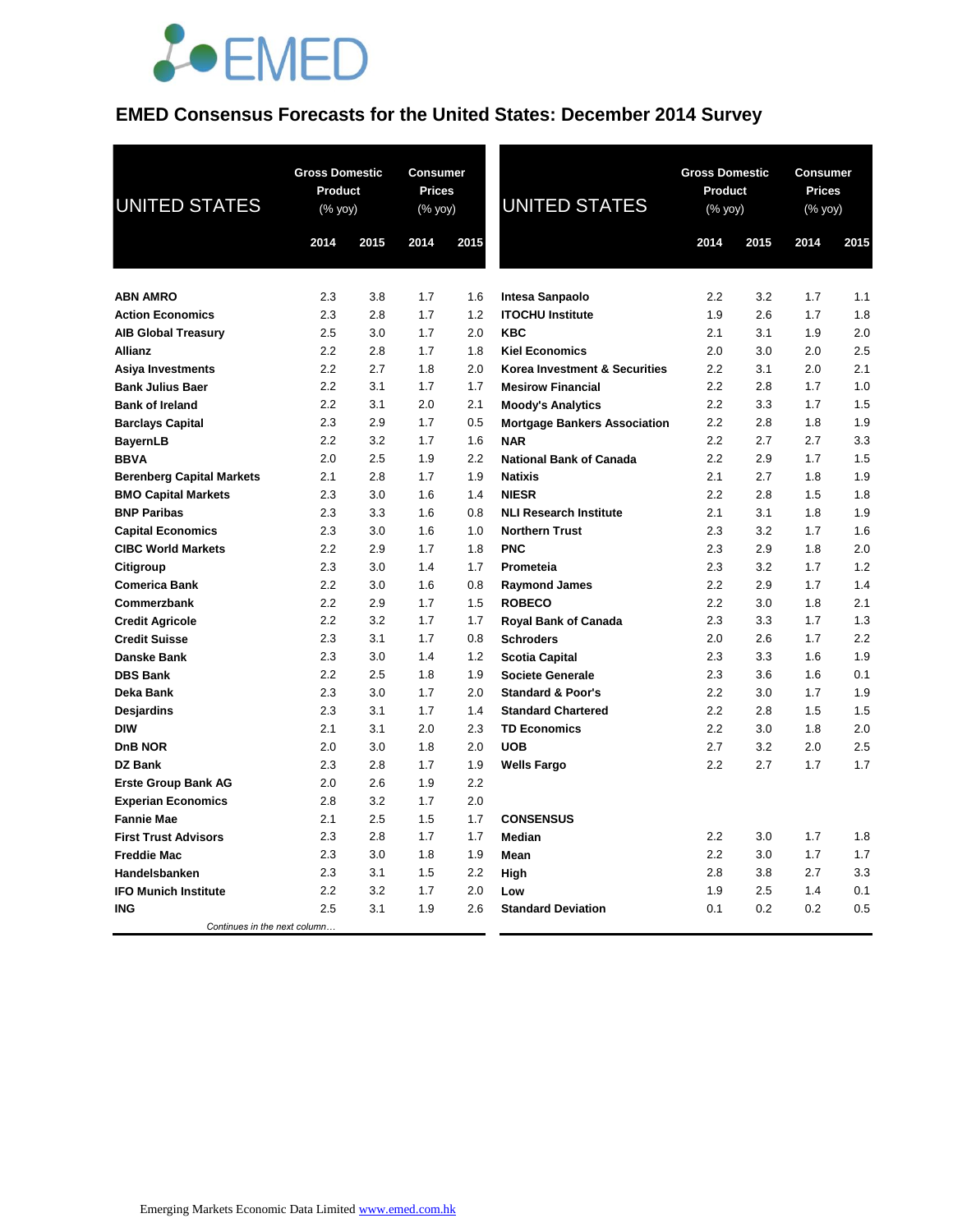

#### **EMED Consensus Forecasts for the Euro Area: December 2014 Survey**

| <b>EURO AREA</b>                                            | (% yoy) | <b>Gross Domestic</b><br><b>Consumer</b><br>Product<br><b>Prices</b><br>(% yoy) |      | <b>EURO AREA</b>         | <b>Gross Domestic</b><br>Product<br>(% yoy) |      | <b>Consumer</b><br><b>Prices</b><br>(% yoy) |      |      |
|-------------------------------------------------------------|---------|---------------------------------------------------------------------------------|------|--------------------------|---------------------------------------------|------|---------------------------------------------|------|------|
|                                                             | 2014    | 2015                                                                            | 2014 | 2015                     |                                             | 2014 | 2015                                        | 2014 | 2015 |
| <b>ABN AMRO</b>                                             | 0.9     | 1.5                                                                             | 0.5  | 0.9                      | <b>ING</b>                                  | 1.0  | 1.4                                         | 0.9  | 1.4  |
| <b>Action Economics</b>                                     | 1.2     | 1.6                                                                             | 0.9  | 1.3                      | Intesa Sanpaolo                             | 0.8  | 1.1                                         | 0.5  | 0.5  |
| <b>AIB Global Treasury</b>                                  | 1.1     | 1.5                                                                             | 0.9  | 1.3                      | <b>KBC</b>                                  | 0.9  | 1.7                                         | 0.6  | 1.2  |
| <b>Allianz</b>                                              | 0.8     | 1.2                                                                             | 0.5  | 1.0                      | <b>Kiel Economics</b>                       | 0.7  | 1.3                                         | 0.6  | 1.1  |
| <b>Asiya Investments</b>                                    | 0.6     | 1.1                                                                             | 0.4  | 0.8                      | <b>Korea Investment &amp; Securities</b>    | 0.8  | 1.3                                         | 0.5  | 0.9  |
| <b>Bank Julius Baer</b>                                     | 0.8     | 1.1                                                                             | 0.5  | 1.1                      | <b>Mizuho Securities</b>                    | 0.8  | 1.0                                         | 0.7  | 0.9  |
| <b>Bank of Ireland</b>                                      | 0.8     | 1.3                                                                             | 0.6  | 0.9                      | Monte Dei Paschi Di Siena                   | 0.8  | 1.0                                         | 0.5  | 0.6  |
| <b>Barclays Capital</b>                                     | 0.8     | 1.1                                                                             | 0.4  | 0.5                      | <b>Natixis</b>                              | 0.8  | 1.2                                         | 0.5  | 0.3  |
| <b>BayernLB</b>                                             | 0.7     | 0.8                                                                             | 0.5  | 1.0                      | <b>NIESR</b>                                | 0.7  | 1.3                                         | 0.5  | 0.9  |
| <b>BBVA</b>                                                 | 1.1     | 1.9                                                                             | 0.6  | 1.1                      | <b>NLI Research Institute</b>               | 0.7  | 1.2                                         | 0.6  | 1.0  |
| <b>Berenberg Capital Markets</b>                            | 0.7     | 1.0                                                                             | 0.5  | 0.7                      | Prometeia                                   | 0.8  | 1.0                                         | 0.5  | 0.7  |
| <b>BMO Capital Markets</b>                                  | 0.8     | 1.0                                                                             | 0.5  | 0.7                      | <b>ROBECO</b>                               | 1.1  | 1.5                                         | 0.7  | 1.2  |
| <b>BNP Paribas</b>                                          | 0.9     | 1.1                                                                             | 0.4  | 0.0                      | <b>Royal Bank of Canada</b>                 | 0.7  | 1.0                                         | 0.5  | 0.7  |
| <b>Capital Economics</b>                                    | 0.7     | 1.0                                                                             | 0.5  | 0.1                      | <b>Schroders</b>                            | 0.8  | 1.2                                         | 0.7  | 1.1  |
| <b>CIBC World Markets</b>                                   | 0.8     | 1.6                                                                             | 2.2  | $\overline{\phantom{a}}$ | <b>Scotia Capital</b>                       | 0.8  | 1.0                                         | 0.4  | 0.9  |
| Citigroup                                                   | 0.8     | 1.1                                                                             | 0.5  | 0.8                      | <b>Societe Generale</b>                     | 0.8  | 1.0                                         | 0.5  | 0.2  |
| Commerzbank                                                 | 0.8     | 0.8                                                                             | 0.5  | 0.6                      | <b>Standard &amp; Poor's</b>                | 1.0  | 1.4                                         | 0.9  | 1.1  |
| <b>Credit Agricole</b>                                      | 0.7     | 1.2                                                                             | 0.5  | 0.7                      | <b>Standard Chartered</b>                   | 0.8  | 1.3                                         | 0.5  | 0.3  |
| <b>Credit Suisse</b>                                        | 0.8     | 1.1                                                                             | 0.5  | 0.7                      | <b>TD Economics</b>                         | 0.8  | 1.5                                         | 0.5  | 1.1  |
| <b>Danske Bank</b>                                          | 0.9     | 1.5                                                                             | 0.5  | 0.5                      | <b>UOB</b>                                  | 0.9  | 1.4                                         | 0.6  | 1.2  |
| <b>DBS Bank</b>                                             | 0.8     | 0.9                                                                             | 0.5  | 0.8                      | <b>Wells Fargo</b>                          | 0.8  | 1.1                                         | 0.5  | 0.8  |
| Deka Bank                                                   | 0.8     | 1.2                                                                             | 0.5  | 0.8                      |                                             |      |                                             |      |      |
| <b>DIW</b>                                                  | 0.7     | 1.1                                                                             | 0.6  | 1.0                      |                                             |      |                                             |      |      |
| <b>DnB NOR</b>                                              | 0.7     | 1.1                                                                             | 0.7  | 0.9                      |                                             |      |                                             |      |      |
| DZ Bank                                                     | 0.7     | 0.8                                                                             | 0.5  | 1.0                      | <b>CONSENSUS</b>                            |      |                                             |      |      |
| <b>Erste Group Bank AG</b>                                  | 0.6     | 1.0                                                                             | 0.4  | 0.8                      | <b>Median</b>                               | 0.8  | 1.2                                         | 0.5  | 0.9  |
| <b>ETLA</b>                                                 | 0.8     | 1.3                                                                             | 0.5  | 0.5                      | Mean                                        | 0.8  | 1.2                                         | 0.6  | 0.8  |
| <b>EUROFER</b>                                              | 1.3     | 1.8                                                                             | 1.3  | 1.6                      | High                                        | 1.3  | 1.9                                         | 2.2  | 1.6  |
| Handelsbanken                                               | 0.9     | 1.2                                                                             | 0.5  | 1.3                      | Low                                         | 0.6  | 0.8                                         | 0.4  | 0.0  |
| <b>IFO Munich Institute</b><br>Continues in the next column | 0.8     | 1.1                                                                             | 0.5  | 0.7                      | <b>Standard Deviation</b>                   | 0.1  | 0.2                                         | 0.3  | 0.3  |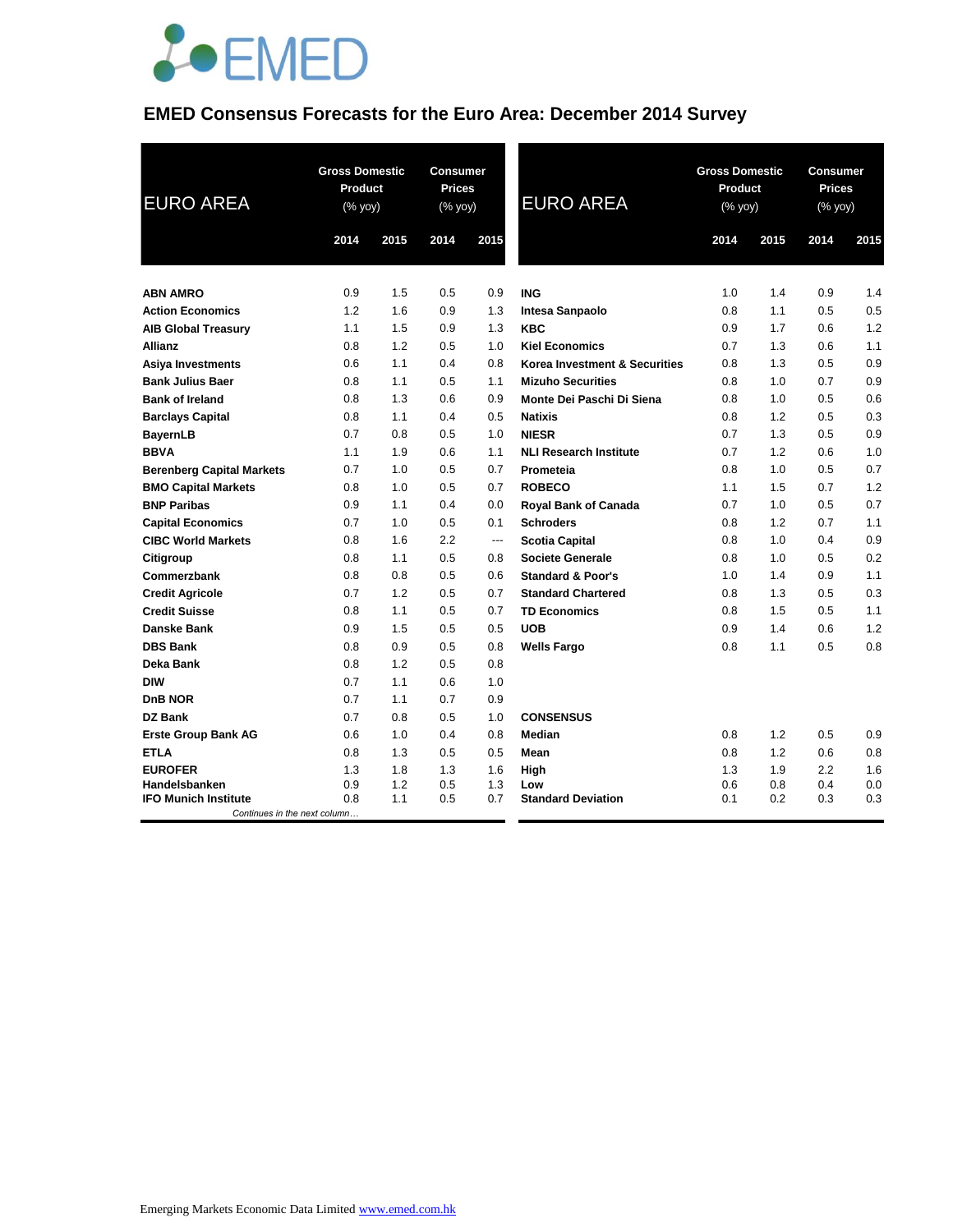

#### **EMED Consensus Forecasts for Japan: December 2014 Survey**

| <b>JAPAN</b>                     | <b>Gross Domestic</b><br>Product<br>(% yoy) |      | <b>Consumer</b><br><b>Prices</b><br>(% yoy) |      | <b>JAPAN</b>                  | <b>Gross Domestic</b><br>Product<br>(% yoy) |      | <b>Consumer</b><br><b>Prices</b><br>(% yoy) |      |
|----------------------------------|---------------------------------------------|------|---------------------------------------------|------|-------------------------------|---------------------------------------------|------|---------------------------------------------|------|
|                                  | 2014                                        | 2015 | 2014                                        | 2015 |                               | 2014                                        | 2015 | 2014                                        | 2015 |
| <b>ABN AMRO</b>                  | 0.5                                         | 1.1  | 2.7                                         | 1.7  | <b>ITOCHU Institute</b>       | 1.2                                         | 1.2  | 2.9                                         | 2.0  |
| <b>Action Economics</b>          | 1.7                                         | 1.3  | 2.6                                         | 1.7  | <b>JCER</b>                   | 0.5                                         | 1.3  | 3.6                                         | 0.3  |
| <b>AIB Global Treasury</b>       | 1.5                                         | 1.5  | 2.2                                         | 1.7  | <b>KBC</b>                    | 1.1                                         | 1.2  | 2.8                                         | 1.8  |
| Allianz                          | 1.0                                         | 1.2  | 2.8                                         | 1.9  | <b>Kiel Economics</b>         | 1.3                                         | 1.1  | 2.3                                         | 1.5  |
| <b>Asiya Investments</b>         | 0.9                                         | 0.8  | 2.8                                         | 2.0  | Korea Investment & Securities | 0.9                                         | 0.8  | 2.7                                         | 2.0  |
| <b>Bank Julius Baer</b>          | 0.9                                         | 1.1  | 2.8                                         | 2.3  | <b>Mizuho Securities</b>      | 0.4                                         | 2.0  | 3.0                                         | 1.1  |
| Bank of Tokyo-Mitsubishi UFJ     | 0.8                                         | 1.5  | 3.1                                         | 1.9  | <b>Moody's Analytics</b>      | 1.0                                         | 1.5  | 2.7                                         | 1.9  |
| <b>Barclays Capital</b>          | 0.3                                         | 1.2  | 2.7                                         | 1.5  | <b>Natixis</b>                | 0.3                                         | 0.8  | 2.8                                         | 1.9  |
| <b>BayernLB</b>                  | 0.9                                         | 1.2  | 2.8                                         | 2.2  | <b>NIESR</b>                  | 0.6                                         | 1.4  | 2.0                                         | 1.8  |
| <b>BBVA</b>                      | 1.1                                         | 1.3  | 2.2                                         | 1.5  | <b>NLI Research Institute</b> | 1.1                                         | 1.0  | 2.8                                         | 1.7  |
| <b>Berenberg Capital Markets</b> | 1.0                                         | 1.2  | 2.9                                         | 1.7  | Prometeia                     | 0.3                                         | 1.2  | 2.8                                         | 1.4  |
| <b>BMO Capital Markets</b>       | 0.3                                         | 0.5  | 2.9                                         | 1.4  | <b>ROBECO</b>                 | 1.5                                         | 1.2  | 2.7                                         | 2.1  |
| <b>BNP Paribas</b>               | 0.1                                         | 0.5  | 2.5                                         | 1.2  | <b>Royal Bank of Scotland</b> | 0.9                                         | 1.2  | 2.9                                         | 2.3  |
| <b>Capital Economics</b>         | 0.3                                         | 0.1  | 2.7                                         | 1.3  | <b>Schroders</b>              | 0.8                                         | 0.9  | 2.7                                         | 1.5  |
| Citigroup                        | 0.3                                         | 0.9  | 2.9                                         | 1.4  | <b>Scotia Capital</b>         | 0.5                                         | 0.9  | 2.3                                         | 2.5  |
| Commerzbank                      | 0.5                                         | 1.0  | 2.9                                         | 1.3  | <b>Societe Generale</b>       | 0.4                                         | 1.5  | 2.7                                         | 1.0  |
| <b>Credit Agricole</b>           | 1.1                                         | 1.1  | 2.8                                         | 1.9  | <b>Standard &amp; Poor's</b>  | 0.5                                         | 1.3  | 2.8                                         | 1.3  |
| <b>Credit Suisse</b>             | 0.2                                         | 0.5  | 2.6                                         | 0.9  | <b>Standard Chartered</b>     | 0.5                                         | 1.8  | 2.8                                         | 1.3  |
| Daiwa Institute of Research      | 0.3                                         | 1.4  | 3.2                                         | 1.8  | <b>TD Economics</b>           | 0.9                                         | 1.1  | 2.8                                         | 1.7  |
| <b>Danske Bank</b>               | 0.4                                         | 1.2  | 2.6                                         | 1.4  | <b>UOB</b>                    | 1.5                                         | 2.0  | 3.0                                         | 2.0  |
| <b>DBS Bank</b>                  | 0.3                                         | 1.3  | 2.8                                         | 1.5  | <b>Wells Fargo</b>            | 0.9                                         | 1.2  | 2.9                                         | 1.9  |
| Deka Bank                        | 0.9                                         | 1.0  | 2.9                                         | 2.2  |                               |                                             |      |                                             |      |
| <b>DIW</b>                       | 0.8                                         | 1.4  | 2.7                                         | 0.9  |                               |                                             |      |                                             |      |
| DnB NOR                          | 0.9                                         | 1.0  | 2.8                                         | 1.6  |                               |                                             |      |                                             |      |
| DZ Bank                          | 0.4                                         | 1.4  | 2.8                                         | 1.7  | <b>CONSENSUS</b>              |                                             |      |                                             |      |
| <b>Erste Group Bank AG</b>       | 1.6                                         | 1.1  | 2.8                                         | 1.7  | Median                        | 0.9                                         | 1.2  | 2.8                                         | 1.7  |
| <b>Experian Economics</b>        | 1.4                                         | 1.3  | 2.4                                         | 1.6  | Mean                          | 0.8                                         | 1.1  | 2.7                                         | 1.6  |
| <b>IFO Munich Institute</b>      | 1.0                                         | 1.1  | 2.8                                         | 1.8  | High                          | 1.9                                         | 2.0  | 3.6                                         | 2.5  |
| <b>ING</b>                       | 1.9                                         | 0.9  | 2.7                                         | 1.7  | Low                           | 0.1                                         | 0.1  | 2.0                                         | 0.3  |
| Intesa Sanpaolo                  | 0.3                                         | 0.8  | 2.8                                         | 1.4  | <b>Standard Deviation</b>     | 0.4                                         | 0.3  | 0.3                                         | 0.4  |
| Continues in the next column     |                                             |      |                                             |      |                               |                                             |      |                                             |      |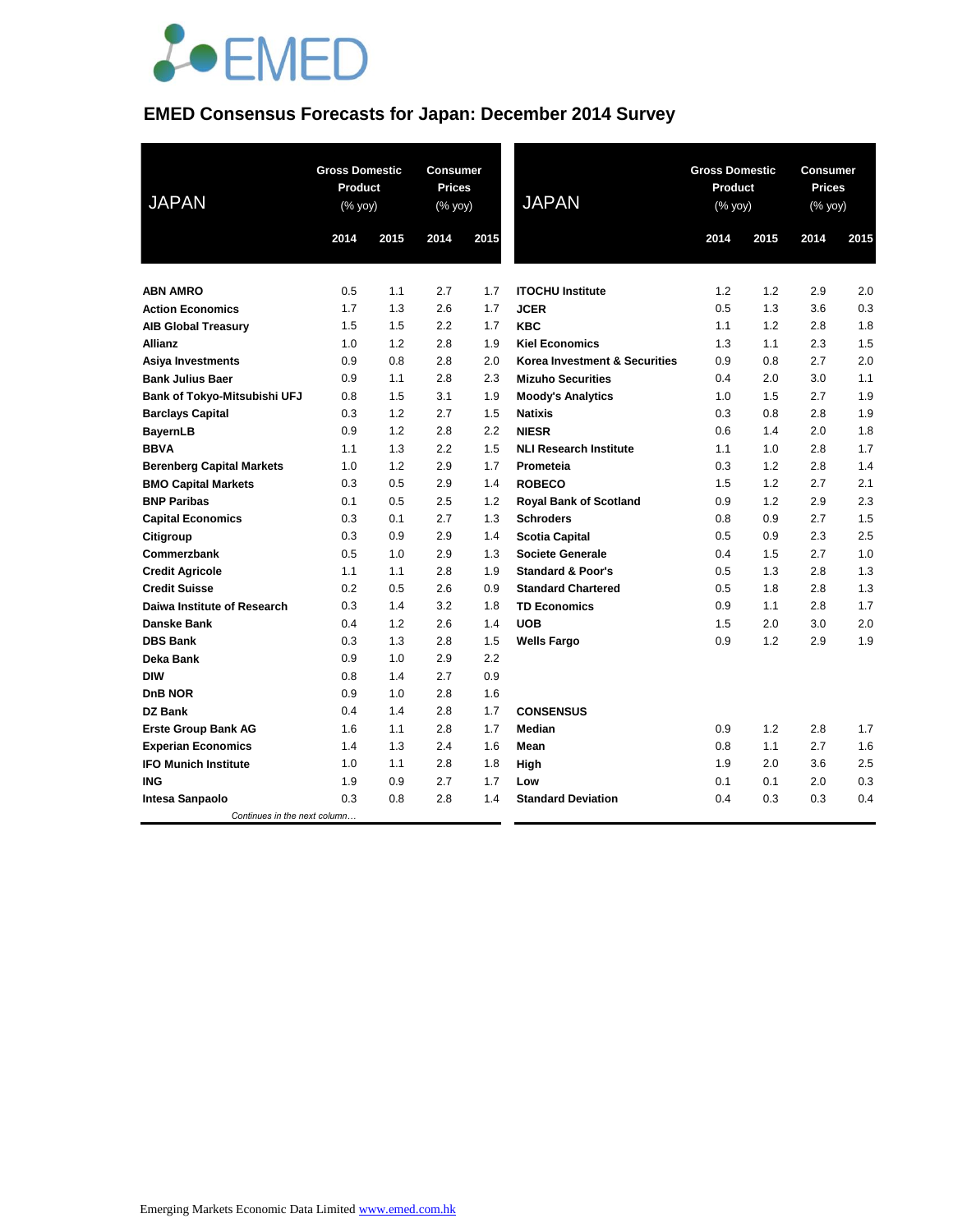

## **EMED Consensus Forecasts for China: December 2014 Survey**

| <b>CHINA</b>                     |      | <b>Gross Domestic</b><br>Product<br>(% yoy) |      | <b>Consumer</b><br><b>Prices</b><br>(% yoy) | <b>CHINA</b>                  | <b>Gross Domestic</b><br>Product<br>(% yoy) |      | <b>Consumer</b><br><b>Prices</b><br>$(% \mathsf{Y}^{\prime }\mathsf{Y}^{\prime }\mathsf{Y}^{\prime })$ |      |
|----------------------------------|------|---------------------------------------------|------|---------------------------------------------|-------------------------------|---------------------------------------------|------|--------------------------------------------------------------------------------------------------------|------|
|                                  | 2014 | 2015                                        | 2014 | 2015                                        |                               | 2014                                        | 2015 | 2014                                                                                                   | 2015 |
| <b>ABN AMRO</b>                  | 7.5  | 7.0                                         | 2.0  | 2.5                                         | <b>ICBC</b> International     | 7.4                                         | 7.3  | 2.0                                                                                                    | 3.0  |
| <b>Action Economics</b>          | 7.3  | 7.4                                         | 3.0  | 3.1                                         | <b>ING</b>                    | 7.4                                         | 7.1  | 2.0                                                                                                    | 2.0  |
| <b>Allianz</b>                   | 7.4  | 7.0                                         | 2.1  | 2.7                                         | <b>Intesa Sanpaolo</b>        | 7.3                                         | 7.1  | 2.1                                                                                                    | 1.9  |
| <b>Asiya Investments</b>         | 7.3  | 6.9                                         | 2.2  | 2.4                                         | <b>KBC</b>                    | 7.5                                         | 7.0  | 2.3                                                                                                    | 3.0  |
| <b>Bank Julius Baer</b>          | 7.3  | 6.9                                         | 2.4  | 2.5                                         | <b>Kiel Economics</b>         | 7.3                                         | 7.0  | 2.3                                                                                                    | 2.8  |
| <b>Bank of East Asia</b>         | 7.4  | 7.0                                         | 2.0  | 2.5                                         | Korea Investment & Securities | 7.4                                         | 7.1  | 2.3                                                                                                    | 2.5  |
| <b>Barclays Capital</b>          | 7.3  | 7.0                                         | 2.1  | 2.0                                         | <b>Moody's Analytics</b>      | 7.3                                         | 7.2  | 2.4                                                                                                    | 3.3  |
| <b>BayernLB</b>                  | 7.5  | 7.0                                         | 2.4  | 2.9                                         | <b>Natixis</b>                | 7.3                                         | 7.0  | 2.0                                                                                                    | 1.7  |
| <b>BBVA</b>                      | 7.2  | 7.0                                         | 2.6  | 3.3                                         | <b>NIESR</b>                  | 7.4                                         | 7.1  | 2.1                                                                                                    | 2.1  |
| <b>Berenberg Capital Markets</b> | 7.4  | 7.2                                         | 2.2  | 2.7                                         | <b>NLI Research Institute</b> | 7.4                                         | 7.2  | 2.3                                                                                                    | 3.1  |
| <b>BMO Capital Markets</b>       | 7.4  | 7.2                                         | 2.1  | 2.0                                         | <b>ROBECO</b>                 | 7.4                                         | 7.2  | 2.5                                                                                                    | 3.0  |
| <b>BNP Paribas</b>               | 7.3  | 6.8                                         | 2.2  | 2.4                                         | <b>Royal Bank of Scotland</b> | 7.3                                         | 7.2  | 2.1                                                                                                    | 3.0  |
| <b>Capital Economics</b>         | 7.3  | 7.0                                         | 2.2  | 2.6                                         | <b>Schroders</b>              | 7.3                                         | 6.8  | 2.3                                                                                                    | 3.0  |
| <b>CICC</b>                      | 7.4  | 7.3                                         | 2.0  | 1.4                                         | <b>Scotia Capital</b>         | 7.4                                         | 7.2  | 2.2                                                                                                    | 2.5  |
| Citigroup                        | 7.3  | 6.9                                         | 2.0  | 1.9                                         | <b>Societe Generale</b>       | 7.3                                         | 6.8  | 2.0                                                                                                    | 1.9  |
| Commerzbank                      | 7.3  | 6.5                                         | 2.3  | 2.5                                         | <b>Standard &amp; Poor's</b>  | 7.4                                         | 7.1  | 2.3                                                                                                    | 2.1  |
| <b>Credit Agricole</b>           | 7.4  | 7.0                                         | 2.1  | 2.6                                         | <b>Standard Chartered</b>     | 7.3                                         | 7.1  | 2.0                                                                                                    | 2.0  |
| <b>Credit Suisse</b>             | 7.3  | 6.8                                         | 2.2  | 2.8                                         | <b>UOB</b>                    | 7.4                                         | 7.5  | 2.6                                                                                                    | 3.0  |
| Daiwa Institute of Research      | 7.2  | 6.9                                         | 2.1  | 1.5                                         | <b>Wells Fargo</b>            | 7.3                                         | 6.8  | 2.1                                                                                                    | 2.1  |
| <b>Danske Bank</b>               | 7.4  | 7.2                                         | 2.0  | 2.2                                         |                               |                                             |      |                                                                                                        |      |
| <b>DBS Bank</b>                  | 7.4  | 7.0                                         | 2.0  | 2.2                                         |                               |                                             |      |                                                                                                        |      |
| Deka Bank                        | 7.4  | 7.1                                         | 2.1  | 2.4                                         |                               |                                             |      |                                                                                                        |      |
| <b>DIW</b>                       | 7.2  | 7.1                                         | 3.1  | 2.8                                         | <b>CONSENSUS</b>              |                                             |      |                                                                                                        |      |
| DnB NOR                          | 7.5  | 7.0                                         | 3.0  | 3.0                                         | Median                        | 7.4                                         | 7.0  | $2.2\phantom{0}$                                                                                       | 2.5  |
| DZ Bank                          | 7.3  | 7.2                                         | 2.0  | 2.5                                         | Mean                          | 7.4                                         | 7.1  | 2.3                                                                                                    | 2.5  |
| <b>Erste Group Bank AG</b>       | 7.4  | 7.1                                         | 3.0  | 3.0                                         | High                          | 7.5                                         | 7.5  | 3.2                                                                                                    | 3.3  |
| <b>Experian Economics</b>        | 7.5  | 7.5                                         | 3.1  | 3.3                                         | Low                           | 7.2                                         | 6.5  | 2.0                                                                                                    | 1.4  |
| Handelsbanken                    | 7.4  | 7.0                                         | 3.2  | ---                                         | <b>Standard Deviation</b>     | 0.1                                         | 0.2  | 0.3                                                                                                    | 0.5  |
| Continues in the next column     |      |                                             |      |                                             |                               |                                             |      |                                                                                                        |      |